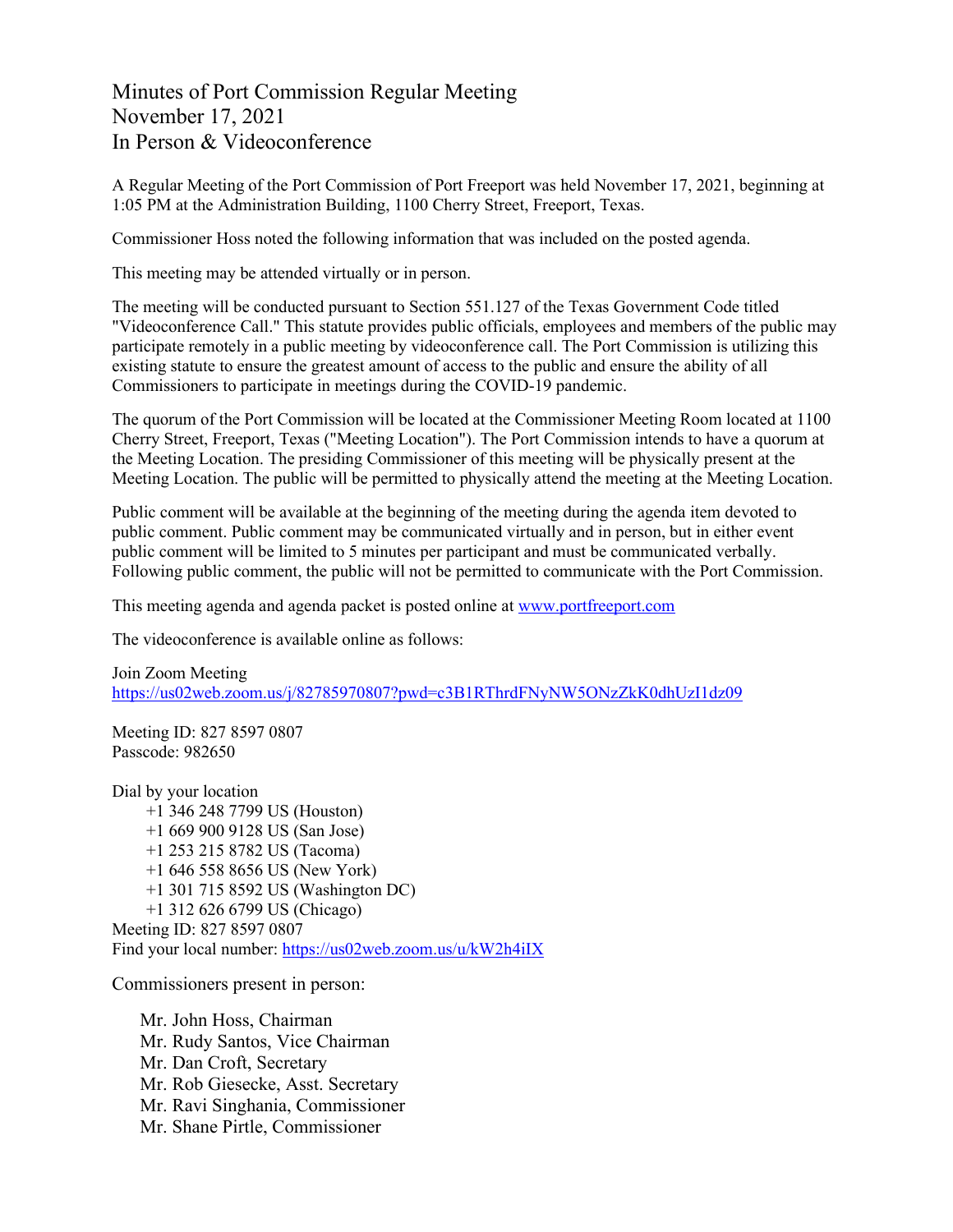Staff Members Present:

Mr. Jason Cordoba, Legal Counsel Ms. Phyllis Saathoff, Executive Director/CEO Mr. Rob Lowe, Director of Administration/CFO Mr. Al Durel, Director of Operations Mr. Mike Wilson, Director of Economic Development & Freight Mobility Mr. Jason Hull, Director of Engineering Mr. Chris Hogan, Director of Protective Services Mr. Jason Miura, Director of Business & Economic Development Mr. Brandon Robertson, Network Systems Manager Ms. Missy Bevers, Executive Assistant Ms. Mary Campus, Controller Ms. Tricia Vela, Public Affairs Assistant

Also, present:

- Mr. Bobby Fuller, Texas Port Ministry Mr. Eddie Saucedo, Vulcan Materials Mr. Zach Dooley, Vulcan Materials Mr. Ryan Bass, Vulcan Materials Mr. Terry Cummins, Vulcan Materials Mr. Donny Chan, Maxter Healthcare Inc Mr. Stanley Thai, Supermax Healthcare Inc Mr. Eric Geisler, Economic Incentive Services Ms. Brandei Goolsby, Gulf Coast Employee Benefit Services Mr. Henry Chambless
- 1. CONVENE OPEN SESSION in accordance with Texas Government Code Section 551.001, et. seq., to review and consider the following:
- 2. Invocation Mr. Bobby Fuller, Texas Port Ministry
- 3. Pledge of Allegiance U.S. Flag and Texas Flag
- 4. Roll Call Commissioner Hoss stated that all Commissioners were present in the Board Room.
- 5. Public Comment There were no public comments.
- 6. Approval of minutes from the following meetings held… October 28, 2021 Special Meeting October 28, 2021 Regular Meeting November 3, 2021 Special Meeting

A motion was made by Commissioner Croft to approve the minutes as presented. The motion was seconded by Commissioner Pirtle with all Commissioners present voting in favor of the motion.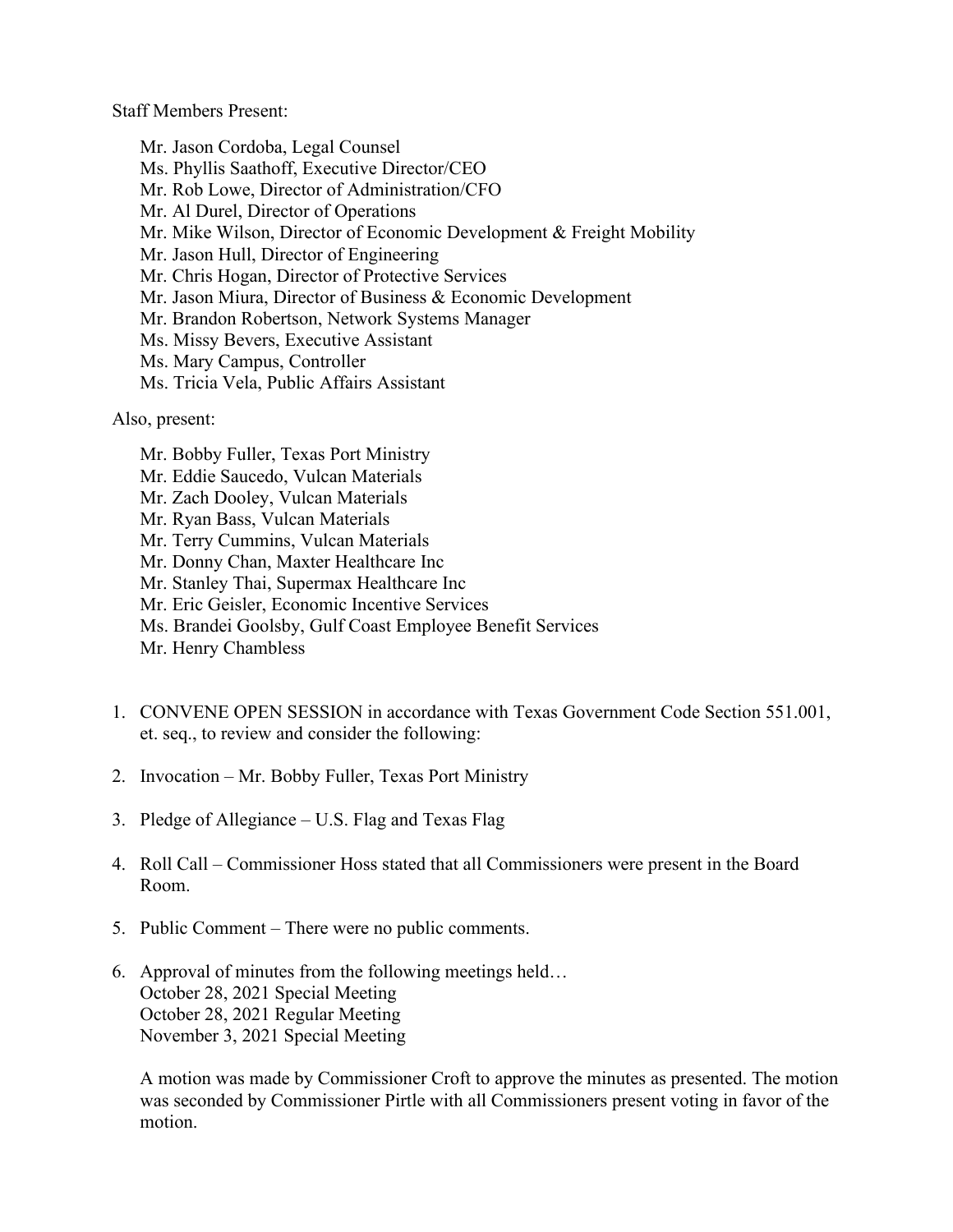7. Adoption of a Resolution approving the application for tax abatement between Port Freeport and Maxter Healthcare Inc. regarding a \$340 million medical glove manufacturing facility for property located in Brazoria County Reinvestment Zone 21-05, approving Tax Abatement Agreement on the same terms and conditions as granted to Maxter Healthcare Inc. by Brazoria County and authorizing Chairman and Secretary to execute said agreement.

Mr. Lowe stated that Maxter Healthcare is evaluating the construction of a manufacturing facility to produce medical/surgical gloves. The proposed site is within Brazoria County Reinvestment Zone 21-05 at the intersection of CR 52 and CR 48. The project is a \$340 million investment and is a 7-year term of tax abatement. The estimated value after the abatement expires is \$285,000,000. 750 permanent jobs will be created with 25 construction jobs at start, 300 at peak and 35 upon completion. After conducting its assessment and reviewing with the Finance Advisory Committee, staff recommends approval of a 7-year term abatement which is consistent with the agreement approved by Brazoria County. Mr. Eric Geisler, Economic Incentive Services gave a brief overview of the project and was available for questions from commission members. Also present was Mr. Stanley Thai, Founder and President of Supermax Healthcare as well as Mr. Donny Chan, Director of Business Development and Government Affairs.

A motion was made by Commissioner Singhania to approve a 7-year tax abatement agreement at 100% as recommended by staff. The motion was seconded by Commissioner Giesecke with all Commissioners present voting in favor of the motion.

8. Receive presentation from Vulcan Construction Materials.

Ms. Saathoff stated that Vulcan Construction Materials has approached the Port about operating an asphalt mixing plant on their existing Parcel 14 lease site. Vulcan has reviewed the proposed asphalt mixing plant with City of Freeport management and presented the project to the Freeport City Counsel at the November 15<sup>th</sup> meeting. Additionally, Vulcan has extended an invitation to the city and to the Port visit their Lockwood Facility in Houston. Staff has asked Vulcan to present an overview of the proposed operation to the Port Commission today. Mr. Zach Dooley, Mr. Ryan Bass, Mr. Terry Cummins and Mr. Eddie Saucedo with Vulcan Materials gave an overview of the company and the proposed asphalt mixing plant operation and other sites successfully operating near schools and residential areas. It was explained that the asphalt would be supplied to the TxDOT State Highway 36 project from FM1495 to the diversion channel bridge. and Vulcan answered questions from commission members about the mixing operation.

9. Approval of a renewal for Port Freeport Health, Dental and Vision Insurance.

Ms. Campus presented the renewal for the Port's health, dental and vision insurance for 2022 stating that Blue Cross Blue Shield (BCBS) has offered a renewal plan with an increase of 6.2% in premium. Ms. Campus noted that the budget was calculated using a 12% increase, therefore, the medical portion is well within the budget. Staff recommendation is to renew the BCBS plan as proposed and maintain the existing cost share. Ms. Campus stated the current dental/vision plan is through Principal and staff had a request to look at the caps or maximums Principal would pay. The current plan has an annual maximum of \$1500 and staff requested a proposal for a \$2000 annual maximum. Principal stated that by offering two plans, they will offer a 1% reduction in premium rather than the 4.2% increase they initially proposed. Staff has structured the alternate offering as a buy up plan. If an employee chooses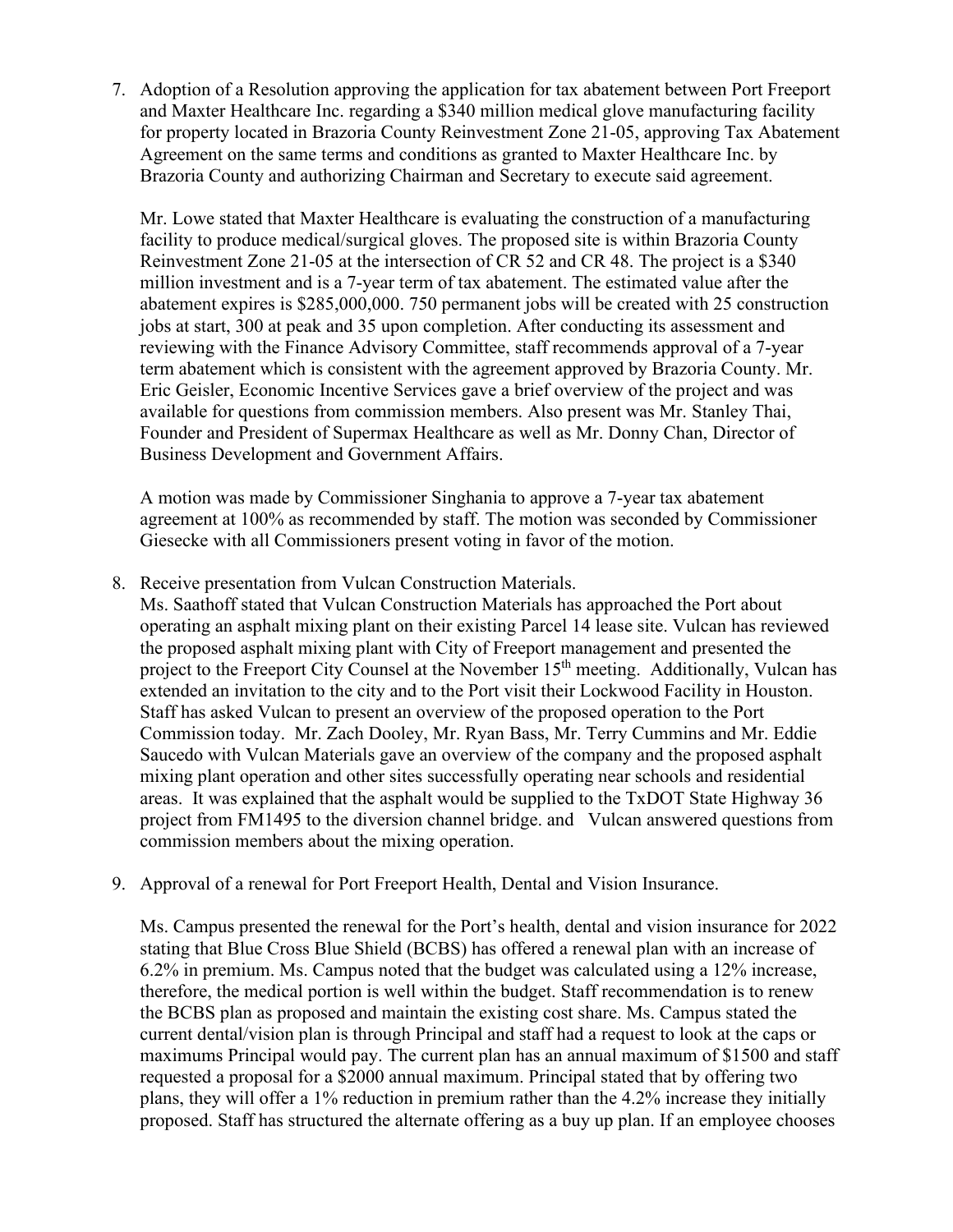the alternate plan, the Port's cost will remain the same and the employee will absorb the additional cost. Staff recommends approval of this plan.

A motion was made by Commissioner Pirtle to renew the contracts as recommended by staff. The motion was seconded by Commissioner Singhania with all Commissioners present voting in favor of the motion.

- 10. Receive reports from Executive Staff on activities and matters related to COVID-19 health safety matters, administrative affairs, financial results, facility engineering matters, operations and vessel activity, port safety matters, port security matters, Port tenant updates, USCOE, and other related port affairs.
	- A. Executive Director/CEO

Ms. Saathoff reminded the Port Commission and staff there will only be one board meeting next month on December 16. Proposed board meeting dates for 2022 have been uploaded to BoardPaq for the Commission to review. These dates will be on the agenda for approval at the next meeting. Since the last meeting, the Corps has signed the contract for the Reach 2 widening with Orion however, the dredge is not expected on site until February. Staff participated on a call with OMB to discuss the channel project and its current status since the last update. Ms. Saathoff reported the Infrastructure Investment and Jobs Act was passed and signed by the president which triggers a 60-day clock for the USACOE to spend \$1.5 million allocated for deep draft navigation projects. Staff also met with the Transportation Coordination Safety Group to discuss the upcoming projects in the Freeport area. Tim Kelty, Freeport City Manager, has requested a meeting with Representative Vasut to discuss the importance of close coordination between TxDOT, the City and the Port because of the traffic issues that could develop over the next several years due to the overlapping projects. Ms. Saathoff received a call from the city administrator for Quintana with concern regarding dump trucks, traveling to Quintana, losing material on the bridge causing a safety issue with slickness. This is not related to any Port projects, but TxDOT has been notified and will be sweeping the bridge. Ms. Saathoff recognized Josh Seymour, FTZ Coordinator, who recently completed the Brazosport Leadership Class. Ms. Saathoff reminded the Port Commission that G&H Towing will hold their dock christening event November 18. Dow and Maersk are also holding an Inclusion and Diversity event November 18. Ms. Saathoff was interviewed earlier in the day by Fox News regarding the state of the current supply chain. The Transportation and Infrastructure Summit was recently held where Ms. Saathoff gave an update on the port. She also attended the Finished Vehicles Conference and was a speaker at the BayTran luncheon.

B. Chief Financial Officer

Mr. Lowe gave a presentation regarding the financial results for the month of September.

C. Director of Engineering

In addition to his written report, Mr. Hull shared a current photo of the Berth 8 construction progress. He also noted the old Mammoet staging area where material excavated from the water is being used to improve the grade.

D. Director of Operations

Mr. Durel noted new items included in the Operations report for the fiscal year which include running total of vessels port wide, total vehicles, containers and railcars. He also noted that Mike Quilty is back at work after being out a few weeks. Snapshot look into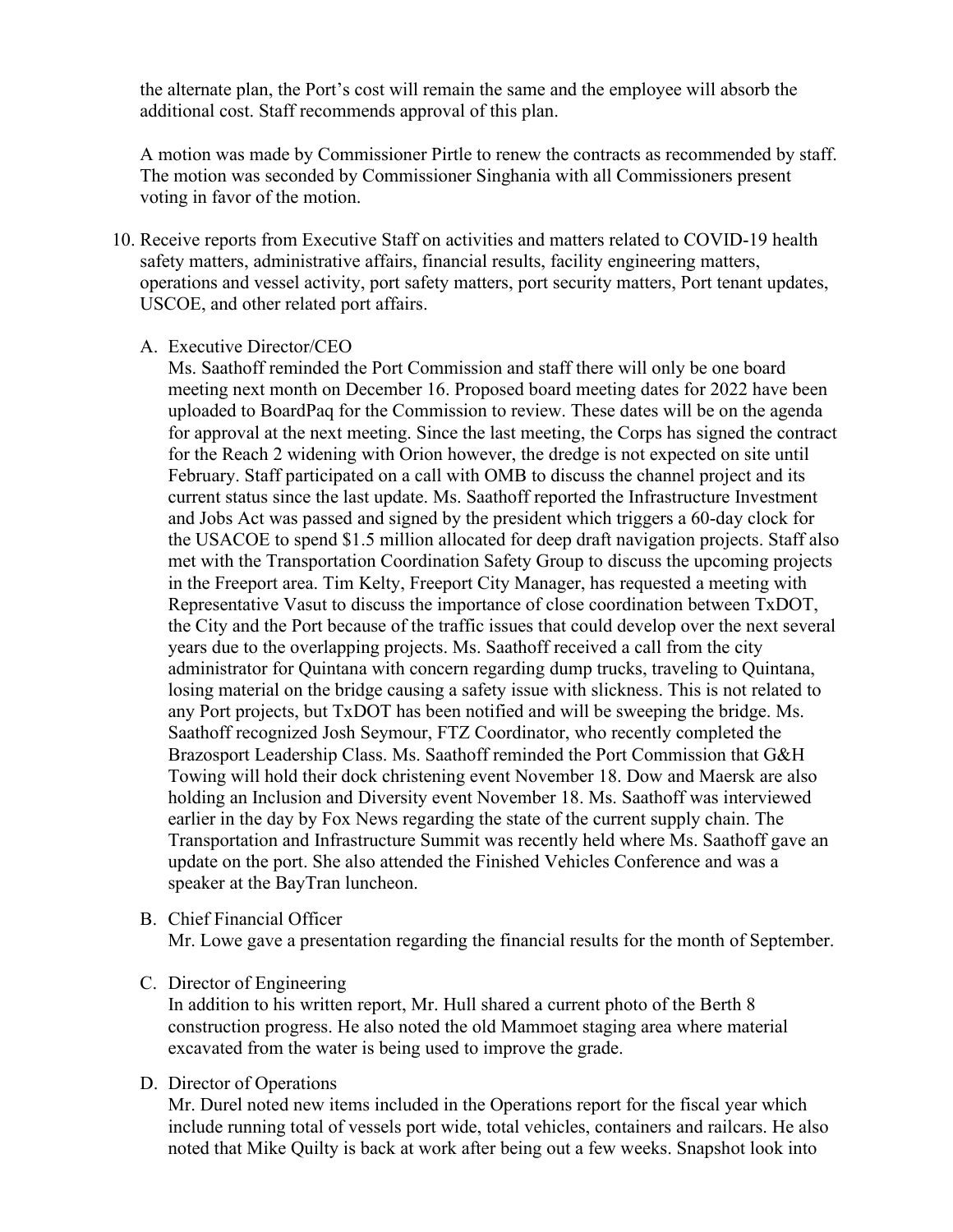November shows a Vulcan vessel as well as a heavy lift vessel. Overall, November looks to be a good month.

E. Director of Business & Economic Development

In addition to his written report, Mr. Miura stated that staff is working on initial steps for the website redevelopment polling staff and management for improvement suggestions. Staff will also be reaching out to the Port Commission and the Port Community Advisory Panel for feedback regarding the website. Additionally, he made note of the Vulcan Lockwood facility visit scheduled for November 23 and a subsequent visit that will take place December 10.

- 11. Receive report from Commissioners on matters related to:
	- A. November 17 Personnel Advisory Committee Commissioner Pirtle reported the committee discussed the retirement plan contribution as well as health/dental plans, both of which are on the agenda for approval.
	- B. November 17 Finance Advisory Committee Commissioner Croft reported the committee discussed Maxter Healthcare tax abatement and capital reserve contribution, both of which are on the agenda for approval.
	- C. Meetings and conferences attended, Port presentations and other related Port Commission matters.

Commissioner Pirtle reported attending the Transportation and Infrastructure Summit, 36A Executive Committee meeting, United Way Board meeting, TxDOT Update, Houston Ship Channel Security meeting, Randy Weber reception, GLO discussion and gave a presentation to the Brazoria Lions Club. He also noted the Highway 36A Breakfast will be held November 18.

Commissioner Croft reported giving a presentation to the Lake Jackson Business Association. He also reported attending the East Matagorda Bay Inflow Study as well the BC Economic Development Alliance Executive Committee meeting and Board of Directors meeting.

Commissioner Singhania reported attending the Indo American Chamber Gala. He also noted the Panama Exposition that is tentatively scheduled for Spring 2022.

Commissioner Giesecke also reported attending the Transportation & Infrastructure Summit and Randy Weber Reception as well as the Warriors Refuge.

Commissioner Hoss noted he also attended the Transportation & Infrastructure Summit as well as the Randy Weber Reception.

12. Approval of financial reports presented for the period ending September 30, 2021

A motion was made by Commissioner Pirtle to approve the financial reports as presented. The motion was seconded by Commissioner Croft with all Commissioners present voting in favor of the motion.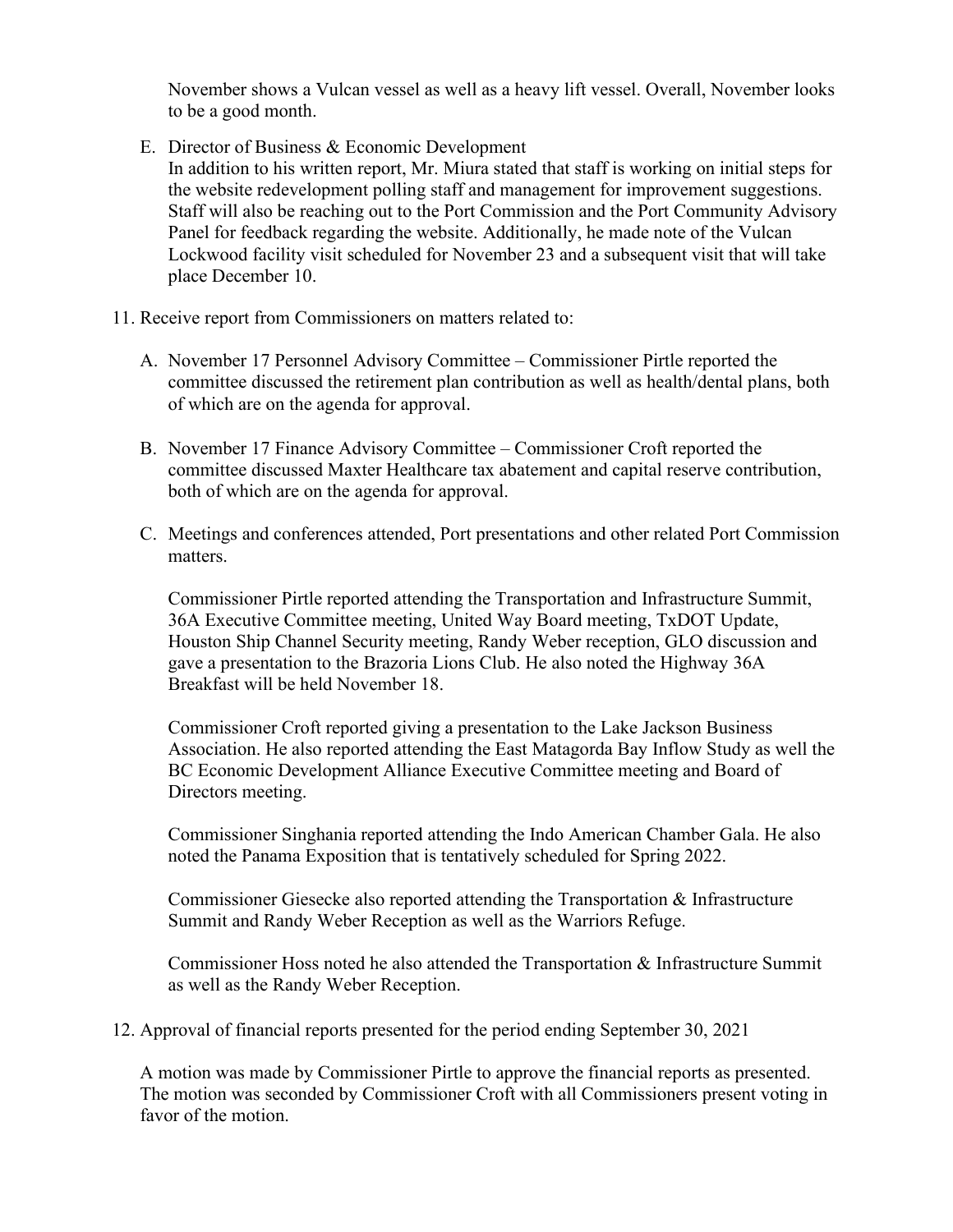13. Approval of Amendment No. 1 to the Project Partnership Agreement between the Department of the Army and Port Freeport for Freeport Harbor Channel Improvement Project.

Mr. Hull stated this amendment to the PPA (Project Partnership Agreement) allows the Port to accelerate its non-federal cost share to the project in the event funding is interrupted and gives the Port flexibility to keep the project moving. The process to amend the PPA was initiated in March of this year.

A motion was made by Commissioner Pirtle to approve the Amendment. The motion was seconded by Commissioner Singhania with all Commissioners present voting in favor of the motion.

14. Approval of extension of agreement with McGuireWoods Consulting, LLC for consulting services.

Ms. Saathoff stated that McGuire Woods was hired when the public affairs manager went on leave to bridge the need and support from the public affairs standpoint for media posting to supplementing the department. Staff has continued to use their services however with the public affairs manager position now vacant, it has become necessary for staff to expand the services of McGuire Woods to assist with editorial writings, press releases, media relations, social media and provide support to Ms. Saathoff until the position is filled. Ms. Saathoff added that McGuire has done an excellent job with recent press releases and other materials, and request the Board authorize her to sign the contract as well as a purchase order for six months of services. Commissioner Singhania expressed his concerns for the increase in fees and expenses as well as the number of consultants the Port has retained. Ms. Saathoff reiterated that she does not have the level of support in house at this time. After additional discussion, it was agreed to keep the monthly fee at \$5,000 fee for six months.

A motion was made by Commissioner Singhania to authorize Ms. Saathoff to execute a contract with McGuire Woods for a six-month period in the amount of \$5,000 per month. The motion was seconded by Commissioner Pirtle with all Commissioners present voting in favor of the motion.

15. Approval of ABB Proposal for computer software upgrade for ZPMC Cranes.

Mr. Durel stated the proposal from ABB is to upgrade the ZPMC Cranes' computer system with both software and hardware. This update has been budgeted and will upgrade the system from XP to Windows 10. All items will be special ordered which will take 16-18 weeks. Mr. Robertson noted the update will allow ABB to remote in to assist with small issues that may arise. Mr. Don Mullett with operations added that without the system upgrade, the cranes will still work however, staff cannot determine what is going wrong when issues arise.

A motion was made by Commissioner Croft to approve the proposal. The motion was seconded by Commissioner Santos with all Commissioners present voting in favor of the motion.

16. Approval of renewal with Texas Association of Counties for Port Freeport Workers Compensation Policy.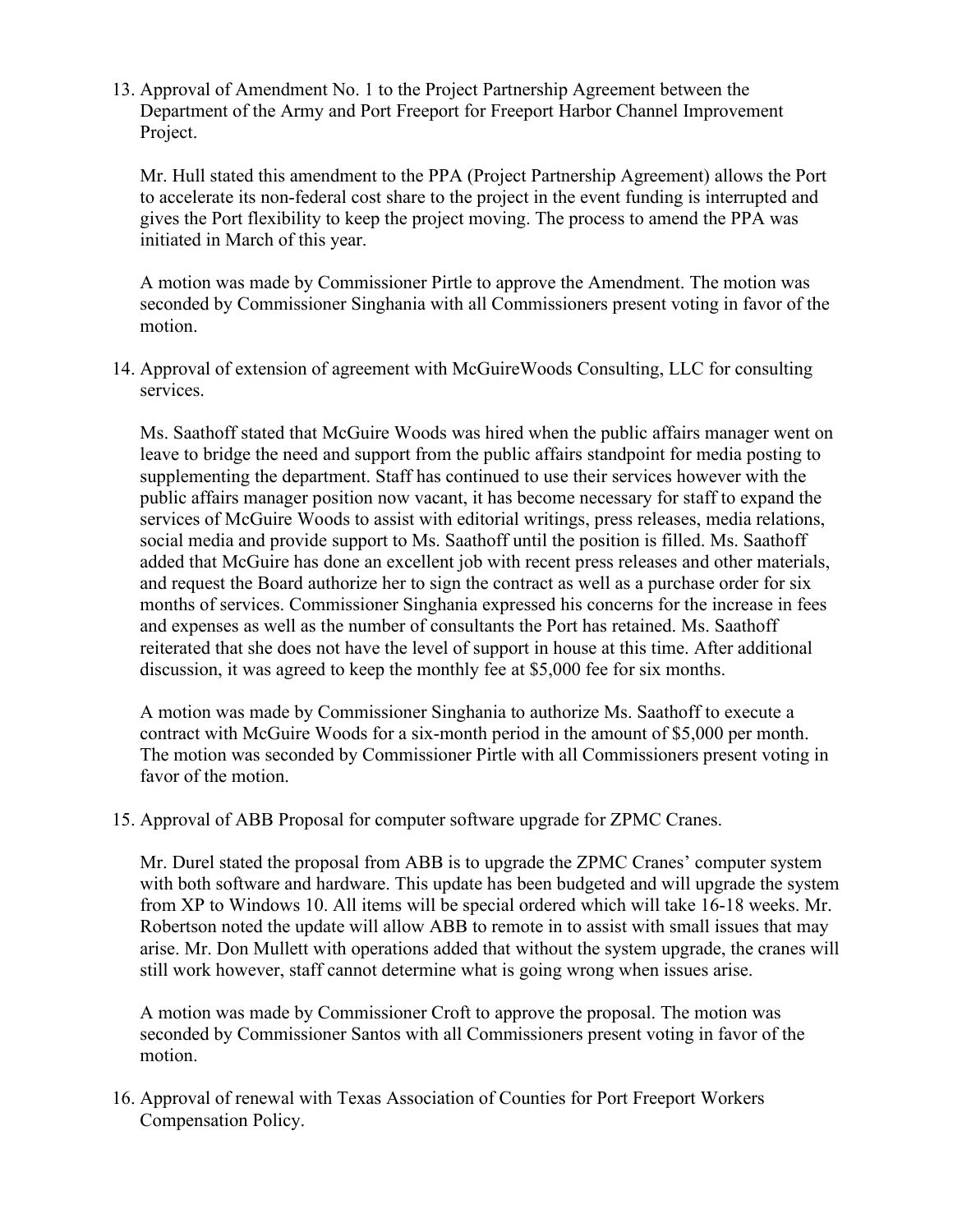Ms. Campus stated that Texas Association of Counties is a pool of government entities that the Port has utilized for over 25 years for workers compensation. This policy will renew January 1 and staff requests approval to renew the policy for 2022 in the amount of \$34,750.

A motion was made by Commissioner Singhania to approve the renewal. The motion was seconded by Commissioner Pirtle with all Commissioners present voting in favor of the motion.

17. Adoption of a Resolution approving the acceptance of the Port's portion of proceeds received from high bidders on delinquent tax property held in trust by Brazoria County, Texas and authorizing the Chairman to join in conveyance to high bidders.

A motion was made by Commissioner Pirtle to approve the resolution. The motion was seconded by Commissioner Santos with all Commissioners present voting in favor of the motion.

18. Adoption of a Resolution authorizing a contribution to fund Port reserves for capital improvements.

Mr. Lowe stated the capital reserve began in 2015 where the Port Commission approves a resolution to contribute to the reserve for capital improvements funds from operations in an amount equal to the M&O portion of the tax assessment for the year. Mr. Lowe shared a reconciliation of where the Port stands with the reserve. As of December 7, 2020, the reserve balance was \$24,004,940.00 with the Commission authorizing an \$18.8 million utilization of the reserve. To date, \$13,517,898.43 has been utilized toward the Berth 8 dredging. \$8,749.33 has been accrued in investment earnings bringing the balance to \$10,495,790.90. This year's proposed contribution to the reserve is \$3,627,381.00 which will bring the balance to \$14,123,171.90. Mr. Lowe noted that an additional \$1,052,288.98 will be paid for the Berth 8 dredging upon completion of the project. The additional payment will include the last 2% of the contract amount plus a 5% retainage. Staff recommends approval of the contribution. Commissioner Giesecke expressed his concern for the reserve and its purpose.

A motion was made by Commissioner Santos to adopt the resolution as presented. The motion was seconded by Commissioner Croft with all Commissioners present voting in favor of the motion and Commissioner Giesecke voting no.

19. Adoption of a Resolution authorizing a contribution to the Port Freeport Retirement Plan.

Mr. Lowe stated that staff met and discussed the contribution with the Personnel Advisory Committee prior to today's meeting and it is staff's recommendation to maintain a 6% contribution to the retirement plan.

A motion was made by Commissioner Pirtle to adopt the resolution. The motion was seconded by Commissioner Santos with all Commissioners present voting in favor of the motion.

20. Adoption of a Resolution recognizing Gary Basinger for his years of service to the Economic Development Alliance for Brazoria County.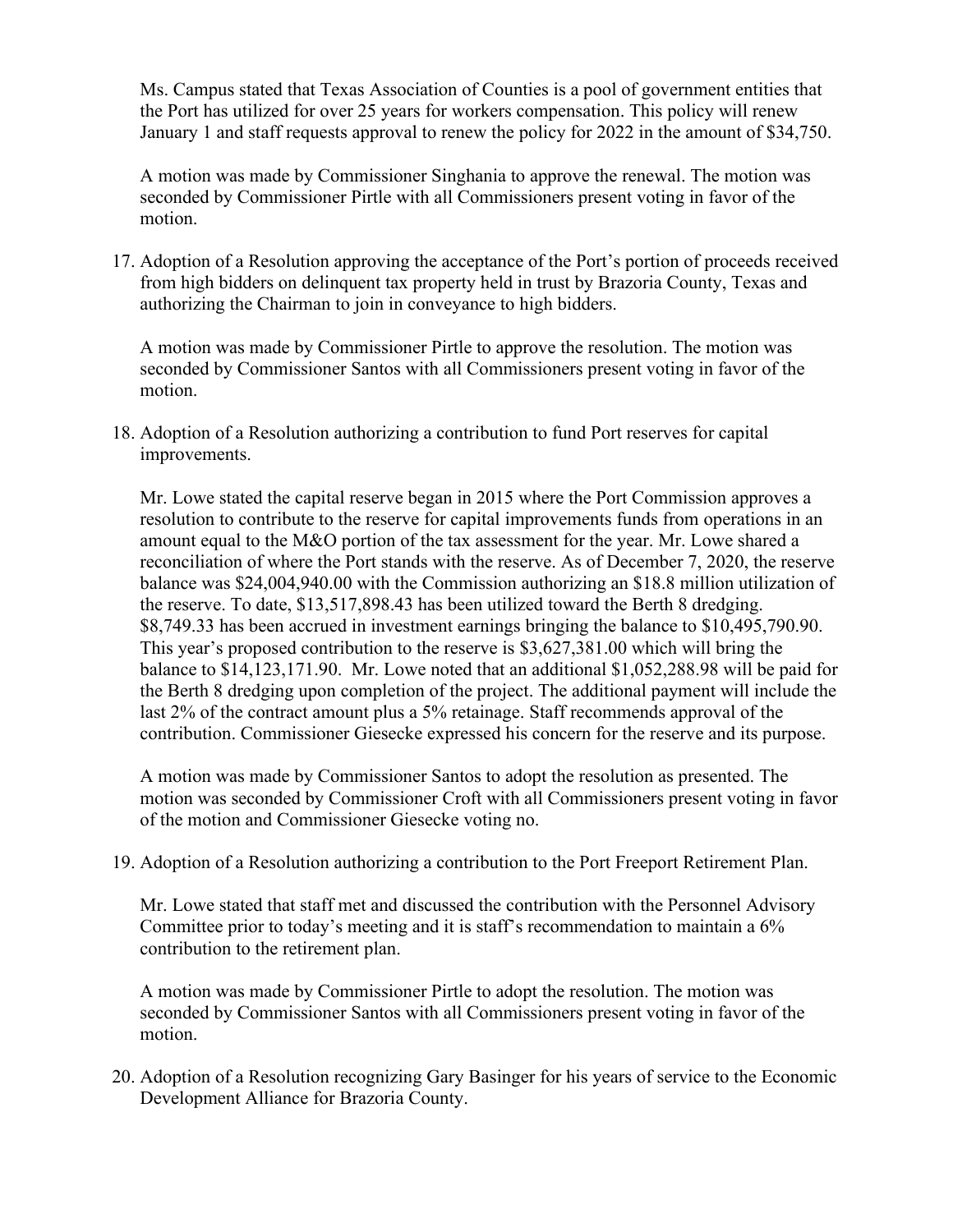Ms. Saathoff stated this resolution recognizes Mr. Basinger on his retirement from The Alliance. Mr. Basinger has been instrumental in supporting economic development in our region., He has been extremely helpful in assisting Port Freeport with parties interested in this area and with tax abatement applications. Staff has drafted this resolution for Mr. Basinger to recognize the great work he has done for our community.

A motion was made by Commissioner Singhania to adopt the resolution. The motion was seconded by Commissioner Santos with all Commissioners present voting in favor of the motion.

21. Adoption of a Resolution recognizing Dr. Millicent Valek for her years of service as President for Brazosport College.

Ms. Saathoff stated this resolution recognizes Dr. Valek on her retirement from the college and for her many contributions which includes expanding the college to a four-year program. A reception will be held in December and staff wants to present this resolution recognizing all her accomplishments.

A motion was made by Commissioner Pirtle to adopt the resolution. The motion was seconded by Commissioner Singhania with all Commissioners present voting in favor of the motion.

- 22. EXECUTIVE SESSION in accordance with Subchapter D of the Open Meetings Act, Texas Government Code Section 551.001, et. seq., to review and consider the following:
	- A. Under authority of Section 551.071 (Consultation with Attorney) for discussion regarding:
		- 1. Discussion regarding legal issues arising out of 408 permit application related to property located on Freeport Harbor Channel.
		- 2. Consultation with attorney to discuss pending litigation.
		- 3. Consultation with attorney to discuss potential litigation.
	- B. Under authority of Section 551.072 (Deliberation Concerning Real Property Matters) for discussion regarding:
		- 1. Discussion regarding the potential exchange, lease, or value of real property located in Freeport, Texas, including but not limited to the are known as the East End of Freeport and bordered by or adjacent to the following streets: FM1495; East 2<sup>nd</sup> Street; Terminal Street and East 8<sup>th</sup> Street in Freeport, Texas.
		- 2. The potential purchase, exchange, lease, or value of real property located at Port Freeport, including but not limited to the real property located at and contiguous to Berths 1, 2, 5 and 7.
		- 3. The potential exchange, lease, or value of real property located at Port Freeport, including but not limited to Parcel 14 and property on Quintana Island.
	- C. Under authority of Section 551.074 (Deliberation of Personnel Matters) for discussion regarding: